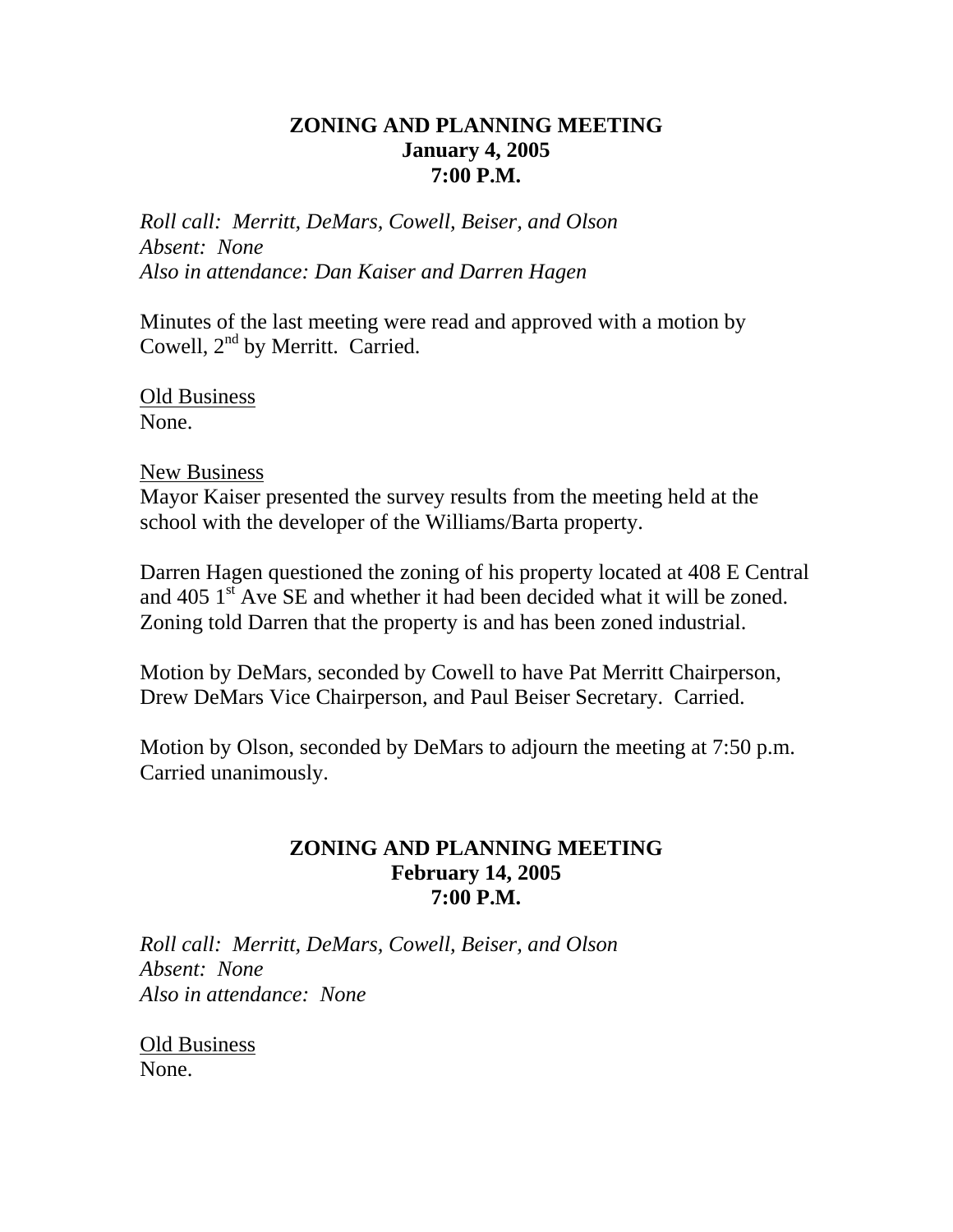New Business

Comprehensive plan review. Motion by Olson, seconded by Cowell to recommend to the city council that after careful review, the zoning board feels that the data should be updated by that it may be cost prohibitive to do so at this time. Carried

Motion by DeMars, seconded by Cowell to adjourn the meeting at 7:55 p.m. Carried unanimously.

### **ZONING AND PLANNING MEETING March 21, 2005 7:00 P.M.**

*Roll call: Merritt, DeMars, Cowell, Beiser, and Olson Absent: None Also in attendance: J.W. Hurst, Justin Zak, Darren Hagen* 

Old Business  $\overline{\text{Comprehensive plan}}$ . Review February  $14^{\text{th}}$  meeting notes. Carried unanimously.

#### New Business

Darren Hagen wants to run a Day Care out of the old school bus building (408 Central Avenue East). Motion by Olson, seconded by Cowell to authorize Merritt to sign a letter drafted to the State of Minnesota stating property is all right to use as this business. In addition, the letter will be notorized and presented to the City Council for approval. Carried unanimously.

Darren Hagen also needed information regarding a lessee putting a sign up on the former OEI building. Size of sign is  $8\frac{1}{2}$  feet by 8 feet. No action was taken. Mr. Hagen will fax Ordinance 184 to lessee's attorney. Motion by DeMars, seconded by Cowell to recommend to City Council that Zoning Board will review Ordinance 184 for possible updates. Carried unanimously.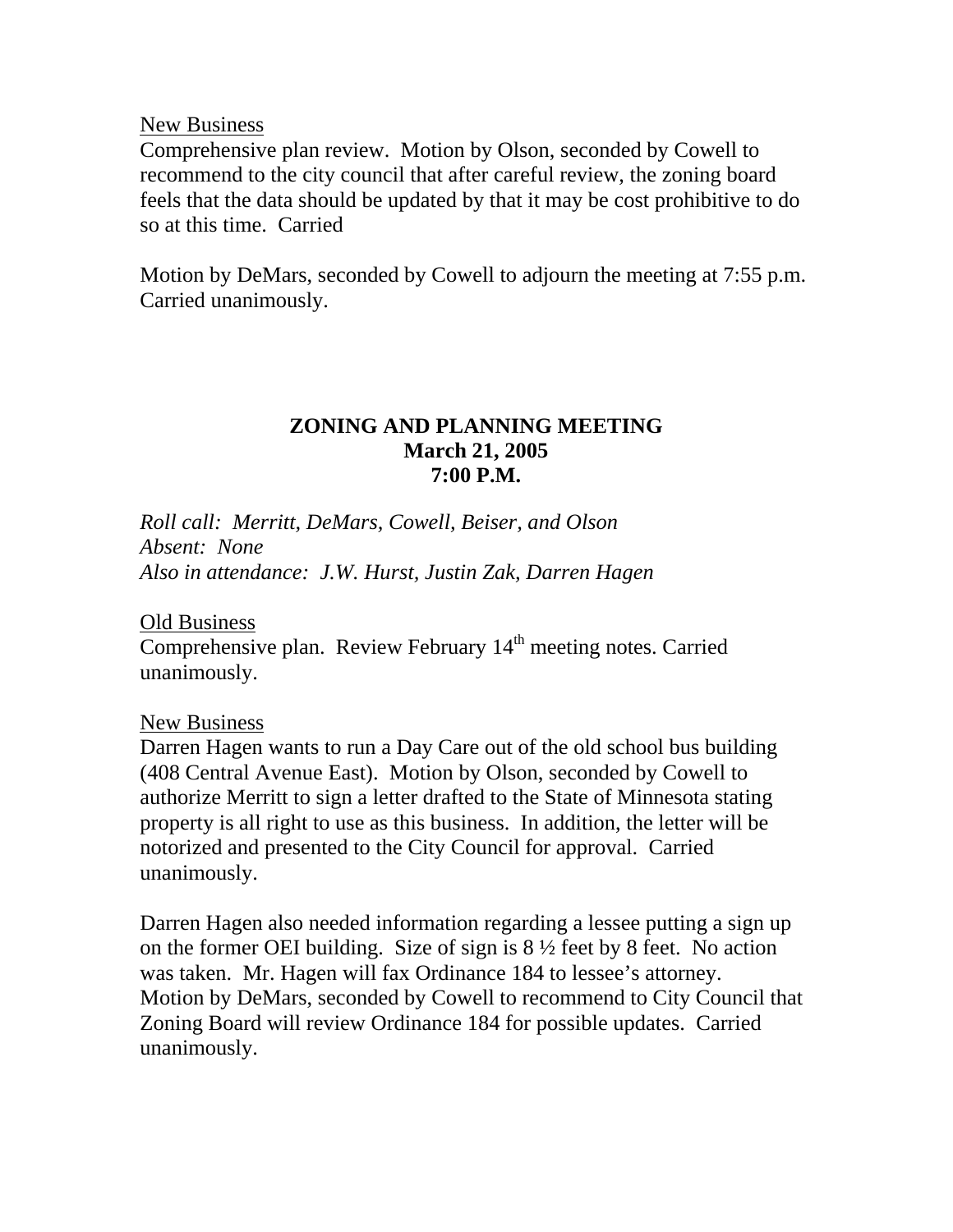Motion by Beiser, seconded by Cowell to adjourn the meeting at 7:33 p.m. Carried unanimously.

#### **ZONING AND PLANNING MEETING April 18, 2005 Public Hearing**

*Roll call: Merritt, DeMars and Beiser Absent: Cowell and Olson Also in attendance: Ed Cervenka, Wade Ihlenfeld, Wesley Hager, Gary Wiersma, Tim Larson, Jake Bjorklund* 

Medford School FFA would like to grow an oats nurse crop for an alfalfa field on school property. There would be no combining of the oats. This is for educational purposes of the Medford School FFA. No public input was against this variance.

Motion by DeMars, seconded by Beiser to recommend to the city council to grant the Medford School FFA permission to establish alfalfa and clover test plots on school property for four years to be reviewed in April of 2009. This is a variance to ordinance 49.

Motion by DeMars, seconded by Beiser that the zoning board also recommends to the city that a conditional use permit be issued and be reviewed in four years. Carried unanimously.

Motion by DeMars, seconded by Beiser to close the public meeting at 7:25 p.m. Carried unanimously.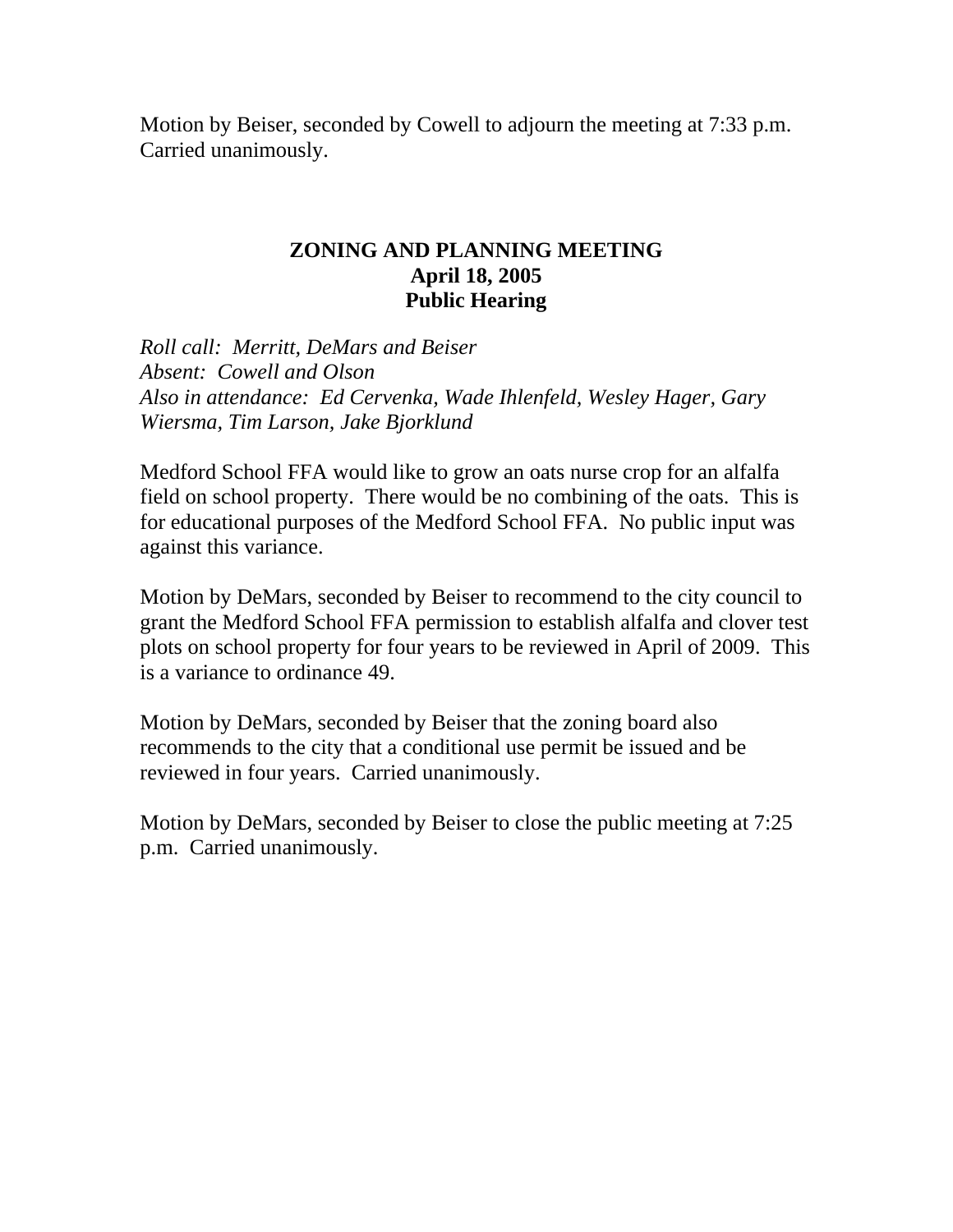#### **April 18, 2005**

## **Regular Meeting**

*Roll call: Merritt, DeMars and Beiser Absent: Cowell and Olson Also in attendance: None* 

The meeting was called to order by Merritt at 7:25 p.m.

#### Old Business

Minutes from March 21, 2005 were accepted. Carried unanimously. Merritt reported to the zoning board that the City Council decided ordinance 184 does not need to be reviewed.

The letter concerning Darren Hagen's Daycare Center was signed by the mayor, not by Pat Merritt.

New Business

Motion by Beiser, seconded by DeMars that the zoning board would like to know what the time table is for adopting the new land use regulation ordinance. Carried unanimously.

Next meeting date is May 16, 2005.

Motion by Beiser, seconded by DeMars to adjourn the meeting at 7:52 p.m. Carried unanimously.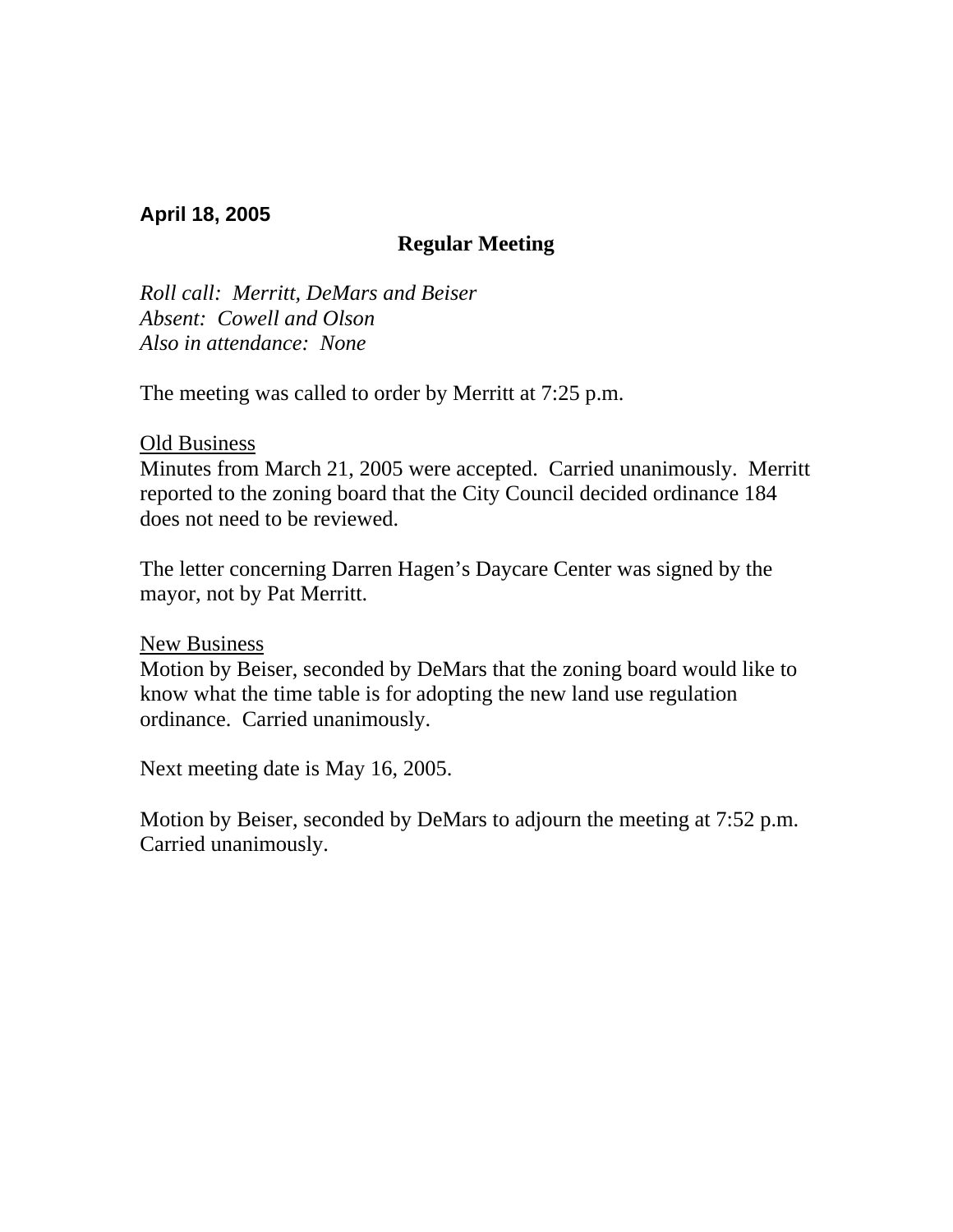## **ZONING AND PLANNING MEETING May 16, 2005**

*Roll call: Merritt, DeMars, Cowell, Beiser, and Olson. Absent: None Also in attendance: None* 

Minutes of the last meeting were read and approved with a motion by Olson, 2<sup>nd</sup> by Cowell. Carried.

Old Business None.

New Business None.

Motion by Cowell, seconded by Beiser to adjourn the meeting at 7:25 p.m. Carried unanimously.

# **Planning & Zoning Board Public Hearing #1 For Variance Request May 16, 2005**

Chairman Pat Merritt opened the Hearing at 7:00 p.m. Members present: Merritt, Olson, DeMars, Beiser, & Cowell Members absent: None Others attending: Scott & Angie Keilen, Chad & Amy Merritt, and Chris Sierakowski.

The purpose of this public hearing is for the citizens of Medford to voice their concerns and ask questions regarding a request for a variance of the side yard set back requirement for abutting a public right of way for the property located at 514 SW 2<sup>nd</sup> Street, Medford.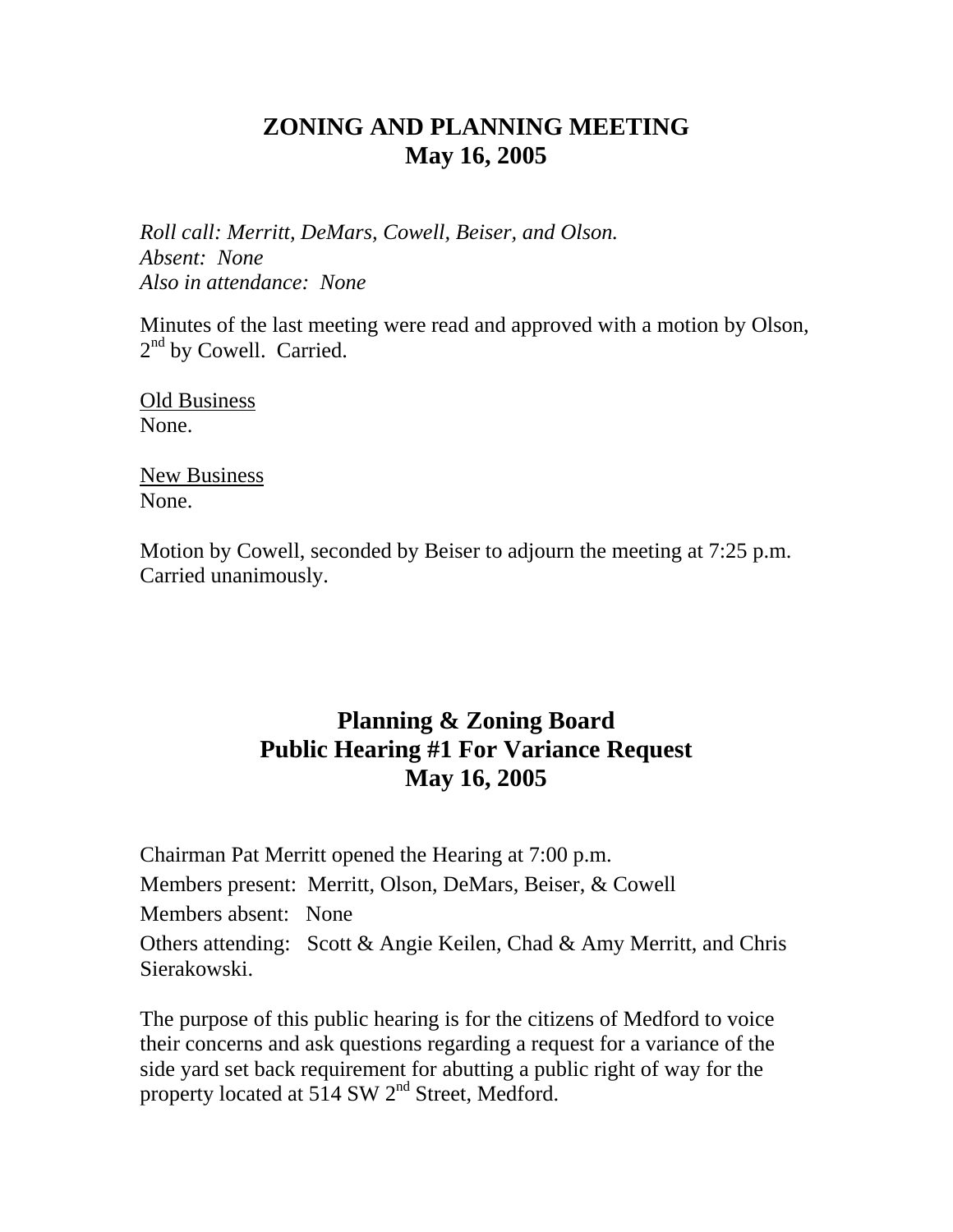The Keilen's explained their request.

Ordinance #49 outlines the requirements to be considered for a variance. The requirements are:

- (A) That there are special circumstances or conditions affecting the land, building or use referred to in the application.
- (B) That the granting of the application is necessary for the preservation and enjoyment of substantial property rights.
- (C) That the granting of the application will not materially affect adversely the health or safety of persons residing or working in the neighborhood of the property of the applicant and will not be materially detrimental to the public welfare or injurious to property or improvements in the neighborhood.

Open the floor to questions.

Planning & Zoning is considering a Side Yard setback variance of 8 feet for Scott & Angie Keilen, 514 SW 2<sup>nd</sup> Street.

Motion by Cowell, seconded by Olson to recommend to the City Council to grant a variance of the side yard abutting a street of 8 feet on the south side of the lot located at 514 2<sup>nd</sup> St SW. Carried unanimously.

Keilen requested a resolution of non-compliance and the waiving of the variance request fee. Chair Pat Merritt directed them to the city attorney and the city council.

Motion by Cowell, seconded by Beiser to close the public hearing at 7:08 p.m.

# **Planning & Zoning Board Public Hearing #2 For Variance Request May 16, 2005**

Chairman Pat Merritt opened the Hearing at 7:08 p.m. Members present: Merritt, Olson, DeMars, Beiser, & Cowell Members absent: None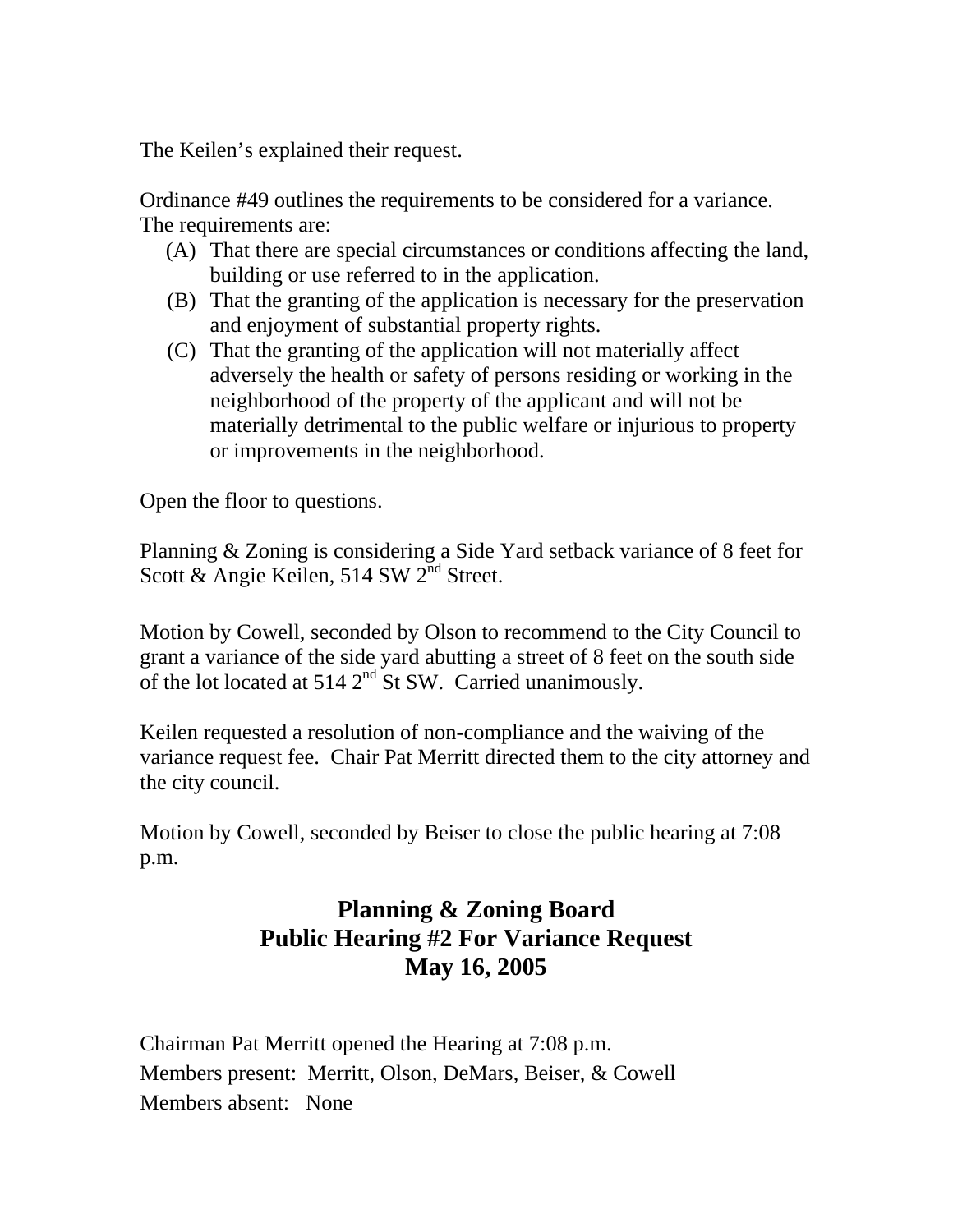Others attending: Scott & Angie Keilen, Chad & Amy Merritt, and Chris Sierakowski.

The purpose of this public hearing is for the citizens of Medford to voice their concerns and ask questions regarding a request for a variance of the side yard set back requirement for the property located at 501 S Main Street, Medford.

The Merritt's explained their request.

Ordinance #49 outlines the requirements to be considered for a variance. The requirements are:

- (D) That there are special circumstances or conditions affecting the land, building or use referred to in the application.
- (E) That the granting of the application is necessary for the preservation and enjoyment of substantial property rights.
- (F) That the granting of the application will not materially affect adversely the health or safety of persons residing or working in the neighborhood of the property of the applicant and will not be materially detrimental to the public welfare or injurious to property or improvements in the neighborhood.

Open the floor to questions.

Planning & Zoning needs to consider a Side Yard setback variance of 3 feet for Chad & Amy Merritt, 501 S Main Street.

Motion by Cowell, seconded by Olson to recommend to the City Council to grant a variance of the side yard of 3 feet on the south side of the lot located at 501 S Main Street. Carried unanimously. Mr. Merritt will landscape so that the storm water will run to the west and then to the north away from the neighbors lot.

Motion by Cowell, seconded by DeMars to close the public hearing at 7:15 p.m.

## **ZONING AND PLANNING MEETING June 20, 2005**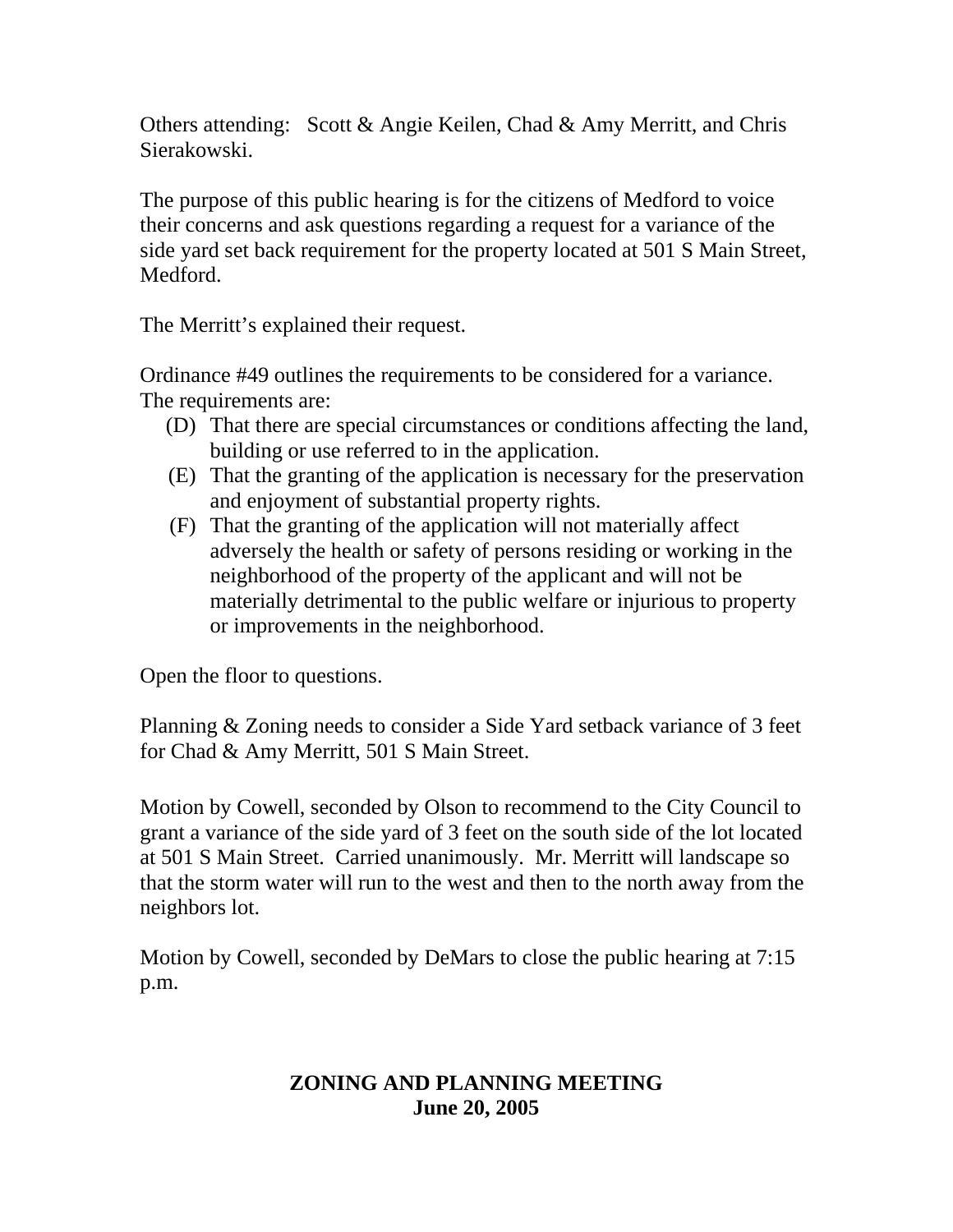#### **7:00 P.M.**

*Roll call: Merritt, DeMars, Cowell, Beiser, and Olson Absent: None Also in attendance: None* 

The May 16, 2005 minutes were read.

#### Old Business

Discussed all old variances that were granted by city council at the last meeting.

#### New Business

Jodi Buscho wants to know if she can put up a playhouse for her daughter (old bank building property). Consensus of opinion of the zoning board is that they can put up the playhouse.

Motion by DeMars, seconded by Cowell to recommend to the city council that a letter be sent to Charles Speiker at 308  $2<sup>nd</sup>$  Street SW advising him that he is in violation of Ordinance 161 Section 2 pertaining to his pile of cut grass and weeds. Carried unanimously.

Motion by Merritt, seconded by Beiser to recommend to the city council that a letter be sent to Rich and Amy Pettet at 510 Riverview Drive notifying them that the structure on the east side of their garage is not in compliance with city ordinance. It is too close to the property line and no variance was granted and the material the building is made out of is questionable. Carried unanimously.

Dog ordinance was discussed. Zoning board agreed the ordinance was fine. Motion by DeMars, seconded by Cowell to recommend to the council that a letter be sent out to all residents of Medford stating Ordinance 124, Section 8.

Motion by Olson, seconded by DeMars to adjourn the meeting at 7:50 p.m. Carried unanimously.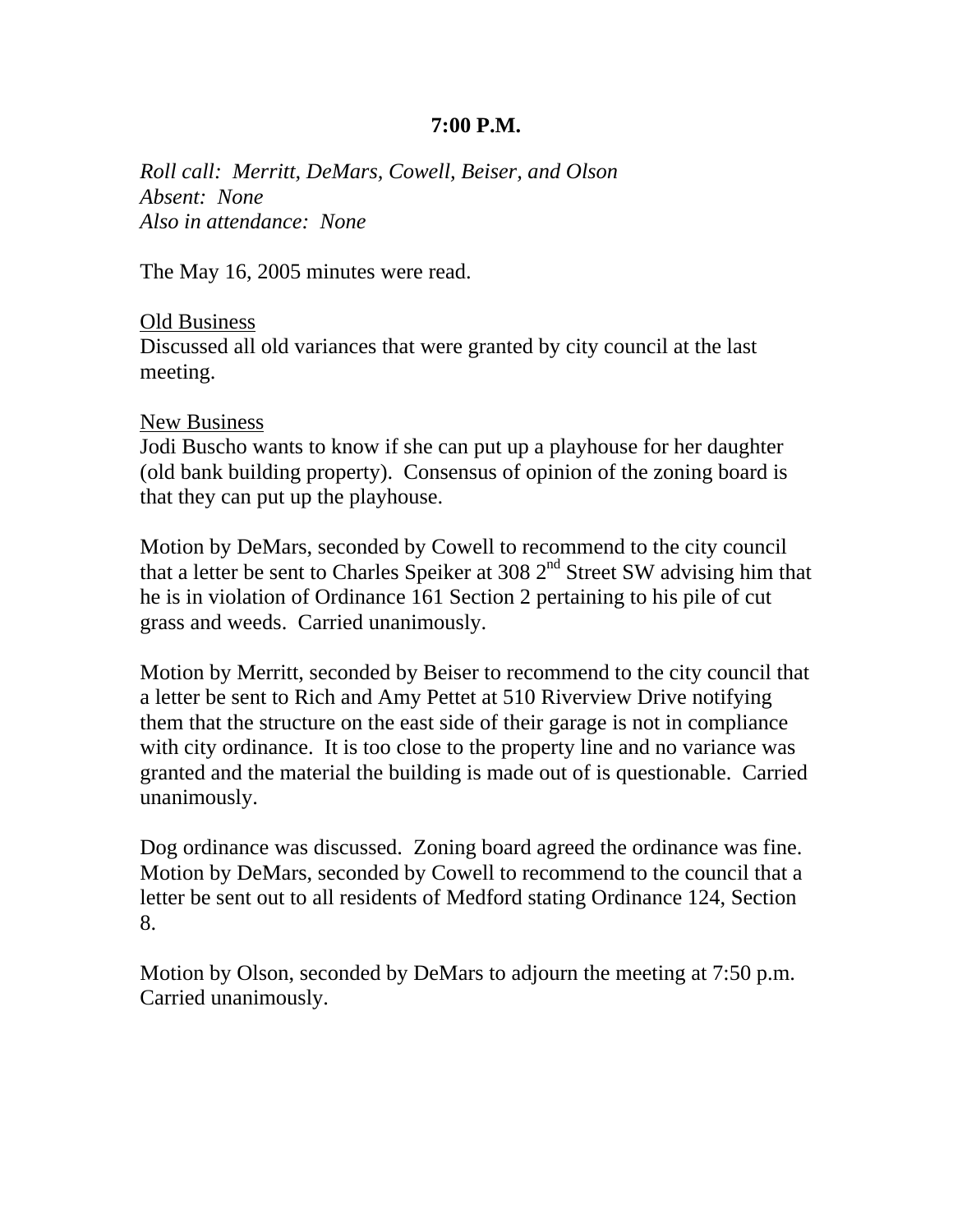## **ZONING AND PLANNING MEETING July 18, 2005 7:00 P.M.**

*Roll call: Merritt, Cowell, and Beiser Absent: DeMars and Olson Also in attendance: Arlene Concannon, Kevin and LaVonne Sedivy* 

Meeting called to order at 7:05 p.m. by Merritt.

The June 20, 2005 minutes were read. Motion by Cowell,  $2<sup>nd</sup>$  by Beiser to accept the minutes as read. Carried Unanimously.

Old Business None.

New Business

Arlene Concannon stated concerns about the tire storage at Anhorn's Service Station. The Zoning Board is waiting for a written report from Scott Goldberg, the Steele County Environmental Director, for information on how to store tires. The discussion was tabled until the August  $15<sup>th</sup>$  meeting.

Kevin and LaVonne Sedivy discussed their campground project. Discussed the possibility of having 3-2 bar at the campground office. They are working with Community Partners. Discussed the roads, water and sewer. Also talked about the annexation process. Motion by Cowell,  $2<sup>nd</sup>$  by Beiser to recommend to the council that the land between the railroad tracks be zoned residential and Kevin Sedivy be given a conditional use permit to put a campground on the site. Carried unanimously.

Motion by Beiser, seconded by Cowell to adjourn the meeting at 7:50 p.m. Carried unanimously.

## **ZONING AND PLANNING MEETING August 15, 2005 7:00 P.M.**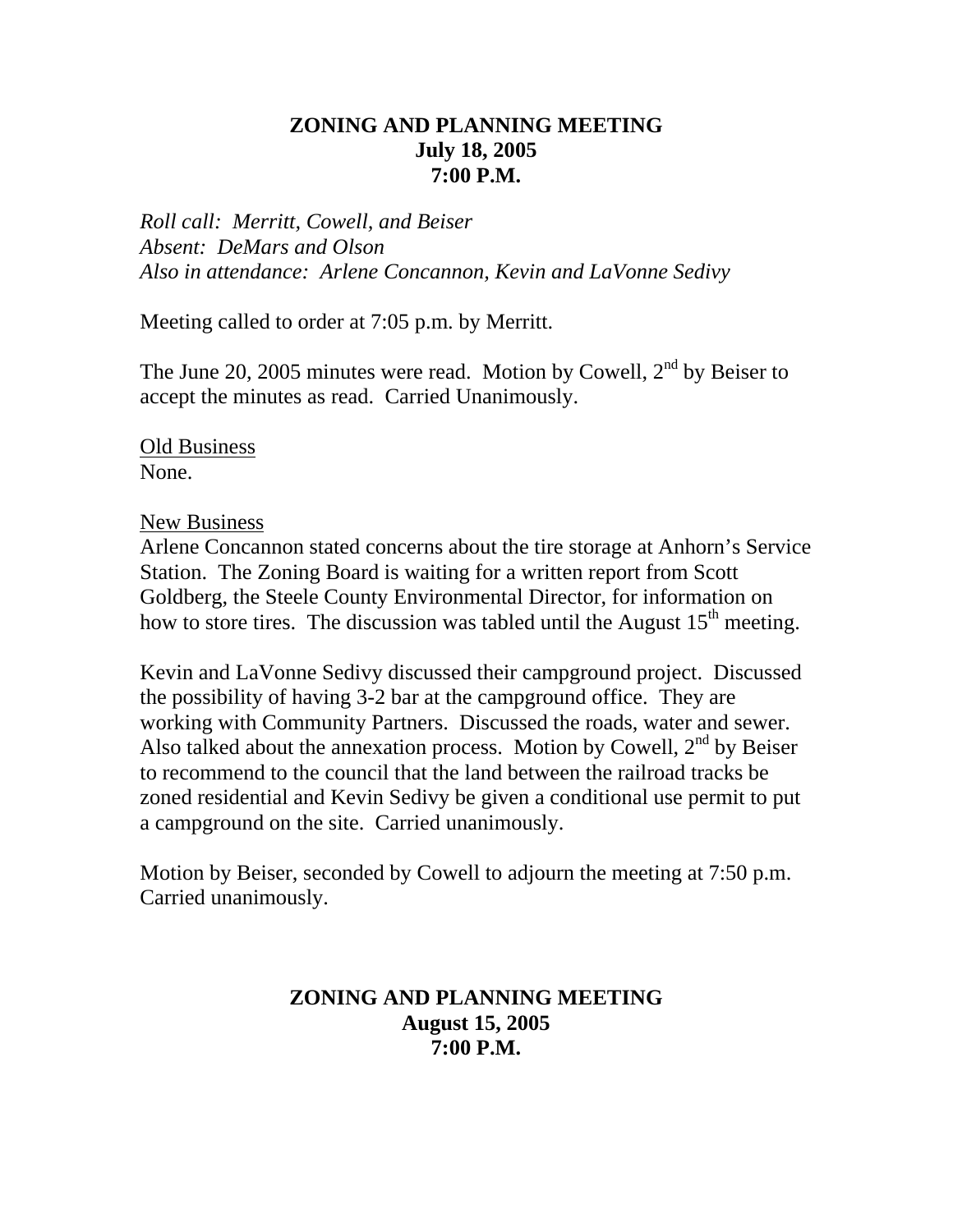*Roll call: Merritt, Cowell, Beiser, and Olson Absent: DeMars Also in attendance: Arlene Concannon* 

Meeting called to order at 7:00 p.m. by Merritt.

The July 18, 2005 minutes were read. Motion by Cowell,  $2<sup>nd</sup>$  by Olson to accept the minutes as read. Carried Unanimously.

#### Old Business

Zoning Board discussed with Arlene Concannon the storage of tires at Anhorn's Gas Station. Mrs. Concannon also expressed concerns of a green refrigerator at the trailer court sitting outside in plain view. No action taken.

#### New Business

Motion by Cowell,  $2<sup>nd</sup>$  by Olson to recommend to the City Council to send a letter to Met Con to cut the weeds at their development property because they are in violation of ord. 161. Carried unanimously.

Also had initial discussion about temporary canvas storage sheds. The chairman will address the City Council about this issue at the next council meeting.

Motion by Olson, seconded by Cowell to adjourn the meeting at 7:25 p.m. Carried unanimously.

#### **ZONING AND PLANNING MEETING September 19, 2005 7:00 P.M.**

*Roll call: Merritt, Beiser, and Olson Absent: DeMars and Cowell Also in attendance: None.* 

Minutes of the last meeting were accepted as read. Carried Unanimously.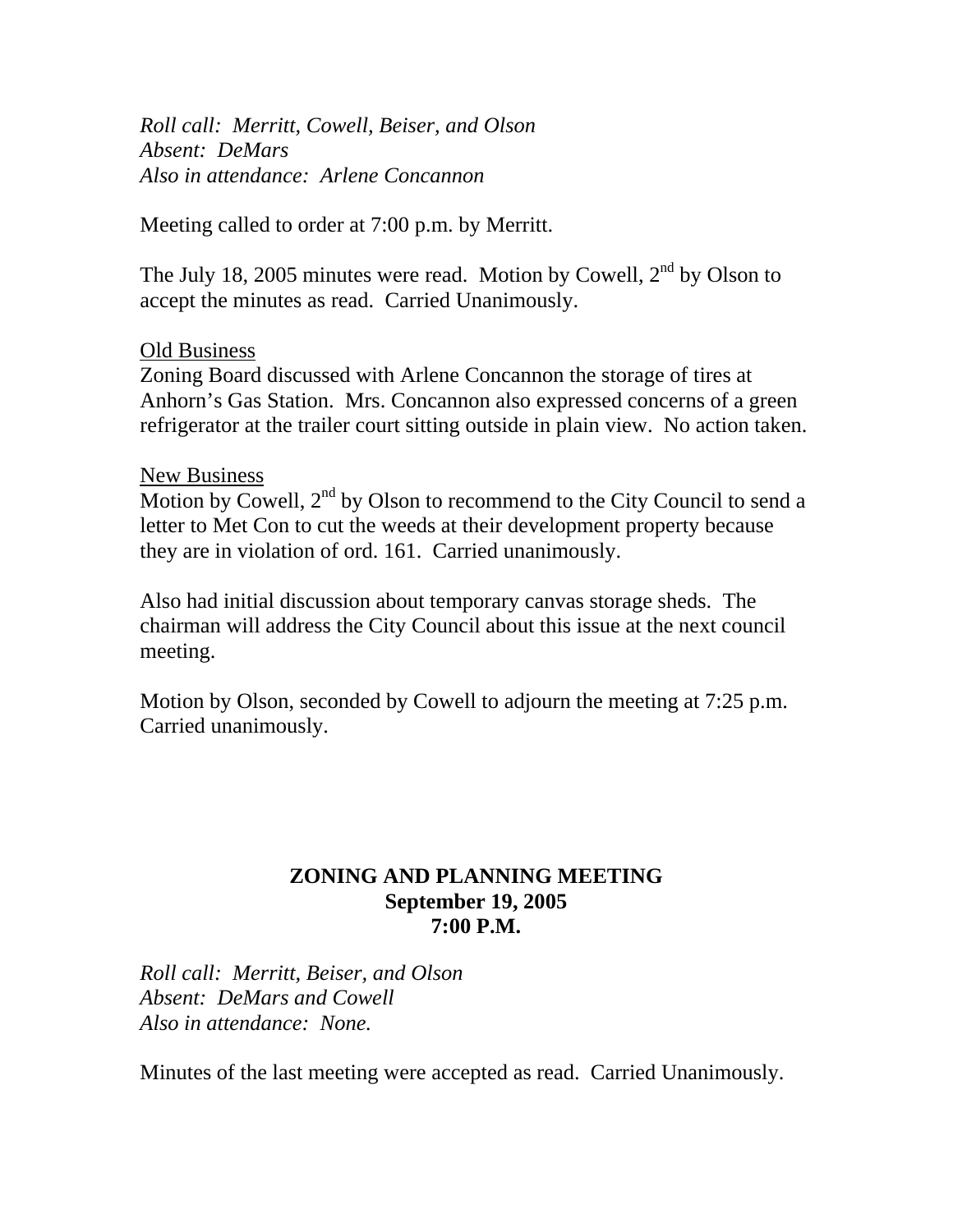Old Business

City Council is taking canvas storage sheds under advisement. City Council also stated that a letter would be sent to Met Con about Ordinance No. 161.

## New Business

Motion by Beiser, seconded by Olson to have the City Council review all condition use permits (Creamery, Medford Funeral Home, Medford Township Hall, Medford Auto Sales, Straight River Enterprises). Carried unanimously.

Motion by Olson, seconded by Beiser to adjourn the meeting at 7:10 p.m. Carried unanimously.

## **ZONING AND PLANNING MEETING October 17, 2005 7:00 P.M.**

*Roll call: Merritt, Beiser, Cowell, DeMars, and Olson Absent: None. Also in attendance: Jeff Karow and Todd Kavitz* 

Motion by Cowell, seconded by DeMars to accept September minutes. Carried Unanimously.

#### Old Business

Review of Jeff Karow's Conditional Use Permit. Motion by Cowell, seconded by Olson to recommend to the City Council to extend the Medford Auto Sales conditional use permit for 3 years. Carried Unanimously.

Nothing new on Met Con property.

City Attorney discussion about parking lots for industrial buildings.

#### New Business

Todd Kavitz discussed patio homes, twin homes, and cottage homes. Board asked Todd for additional information on defining these types of homes. Todd will need a variance to lot width on about 7-18 lots. He will petition to the city for Phase 1 at the October  $24<sup>th</sup>$  meeting. Also discussed outlets,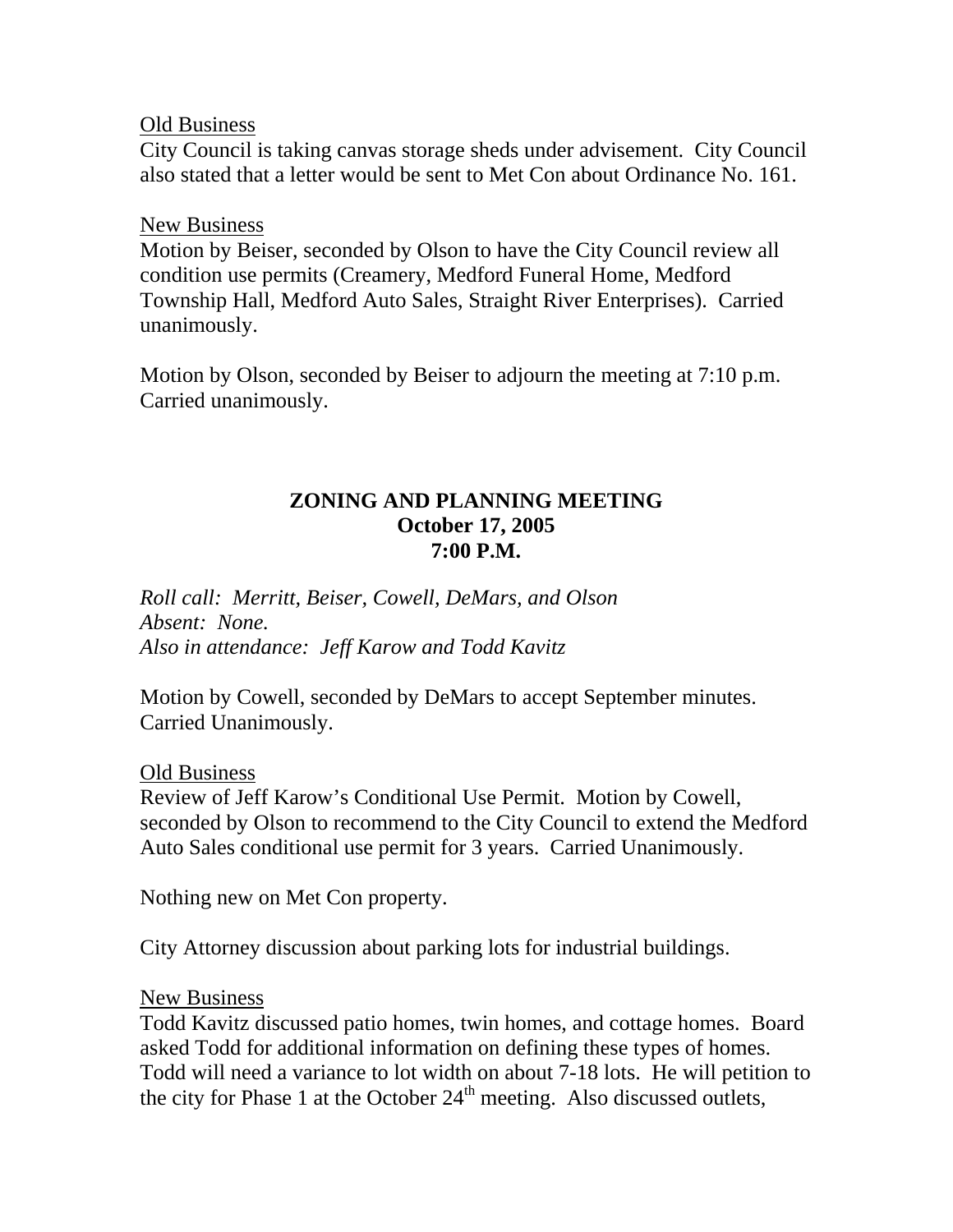sewer, and street size. Total number of homes in Phase 1 is 28. Eight Patio homes, 8 Twin Homes, and 12 Single family homes.

Discussed the possible Rental Unit Registration Ordinance. Motion by Beiser, seconded by Cowell to recommend this ordinance to the council to be passed as a new ordinance in the City of Medford ordinances. Carried 4 to 1.

Conditional Use Permits were discussed. Need to send letter to all businesses that have inactive conditional use permits. Keep active and inactive conditional use permits in book on file. Medford Funeral Home approved. Medford Auto Sales approved. Motion by Olson, seconded by Beiser to recommend to the City Council to have the city clerk create computer database of all conditional use permits. Carried unanimously.

Motion by DeMars, seconded by Olson to adjourn the meeting at 8:06 p.m. Carried unanimously.

## **ZONING AND PLANNING MEETING November 21, 2005 7:00 P.M.**

*Roll call: Merritt, Beiser, DeMars, Olson, and Cowell Absent: None. Also in attendance: Todd Kavitz, Marie and Jerome Sexton* 

Meeting called to order by Pat Merritt at 7:04 p.m.

Motion by Olson, seconded by DeMars to accept October minutes. Carried Unanimously.

Old Business Nothing new with the in-active conditional use permits.

Active conditional use permits – Christ the King Catholic Church and Jeff Karow (Medford Auto Sales). Motion by Beiser, seconded by Olson to recommend to the City Council to grant the conditional use permit as corrected on the 11/07/05 insert to Christ the King Catholic Church and Jeff Karow (Medford Auto Sales). Carried Unanimously.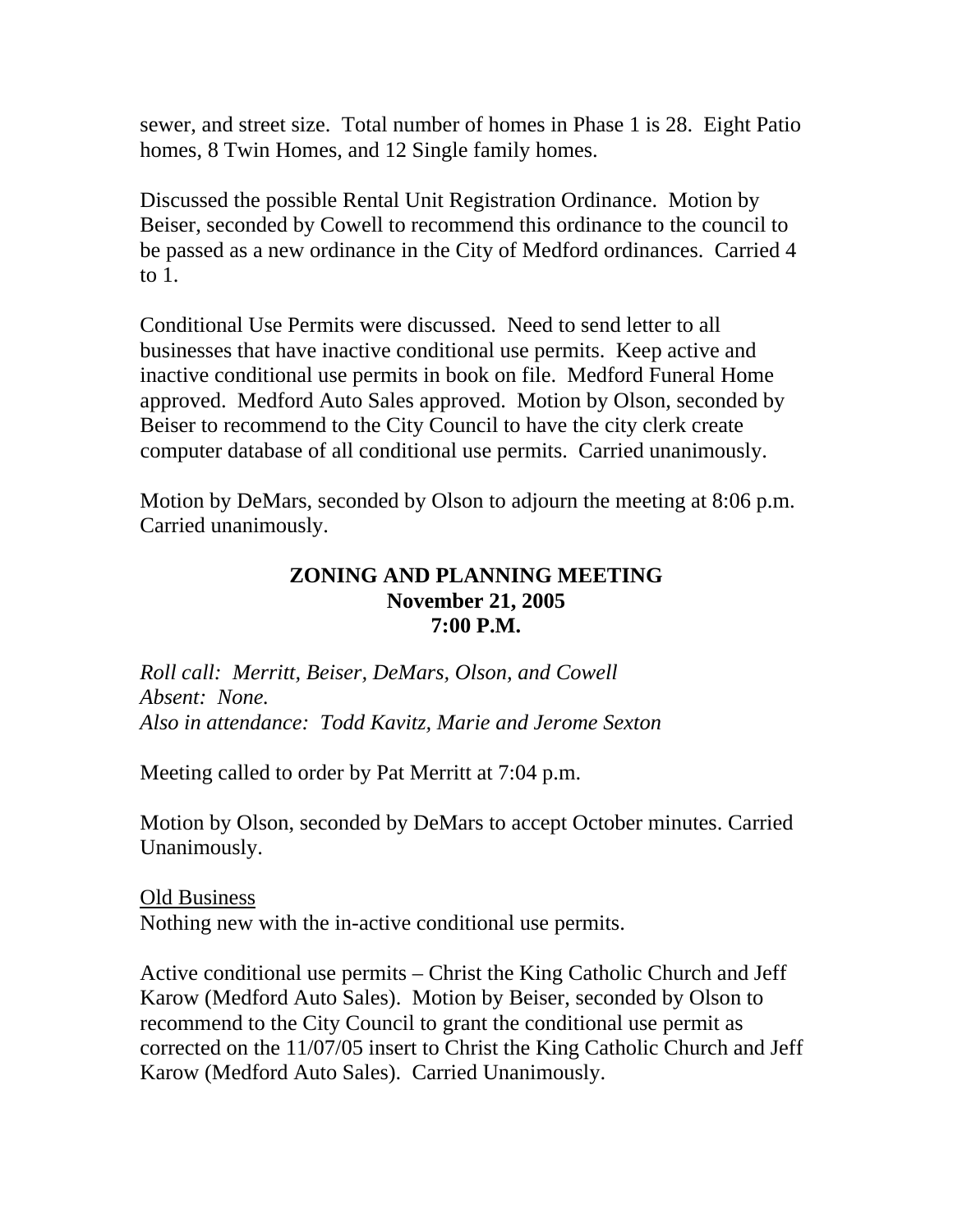Straight River Cable Original 1995 Conditional Use Permit (4/10/95). Motion by DeMars, seconded by Beiser to recommend to the City Council to grant a three year conditional use permit as per original agreement plus a change to condition #2. Carried unanimously.

Medford Township Conditional Use Permit. Motion by Olson, seconded by Beiser to recommend to the City Council to continue the conditional use permit for three more years for the Medford Township according to their original conditional use permit. Carried unanimously.

Scenic Heights Phase 1 – Todd Kavitz

No objections to alley private drive as long as all up keep is done by Association.

Discussion of the curbs-Motion by DeMars, seconded by Beiser to have surmountable curb on all open runs with stand up curb on all transitions and catch basins. Carried unanimously.

Covenants-Storage sheds must match shingles and siding, biggest change is that there is no vinyl siding.

Zoning Board would be favorable 4 to 1 of the concept of having commercial property at the Scenic Heights Addition.

Motion by Cowell, seconded by DeMars to recommend to the City Council to look for a location on high ground to put city water reservoir. Carried unanimously.

Motion by Olson, seconded by Cowell to recommend to the City Council to make all street widths 36 feet face to face. Carried unanimously.

Discussion of the variance to lot width- Density is not increased. Motion by Beiser, seconded by DeMars to recommend to the City Council to grant a variance to the lot width on lots 2 through 7 in block 3 of Scenic Heights. Carried unanimously.

#### New Business

Discussion of off street parking on commercial property lots within the city of Medford. Motion by DeMars, seconded by Cowell to recommend to the City Council to adopt the new ordinance (page 60) and apply it to existing parking issue. Carried unanimously.

Next Zoning Board meeting is December 12, 2005.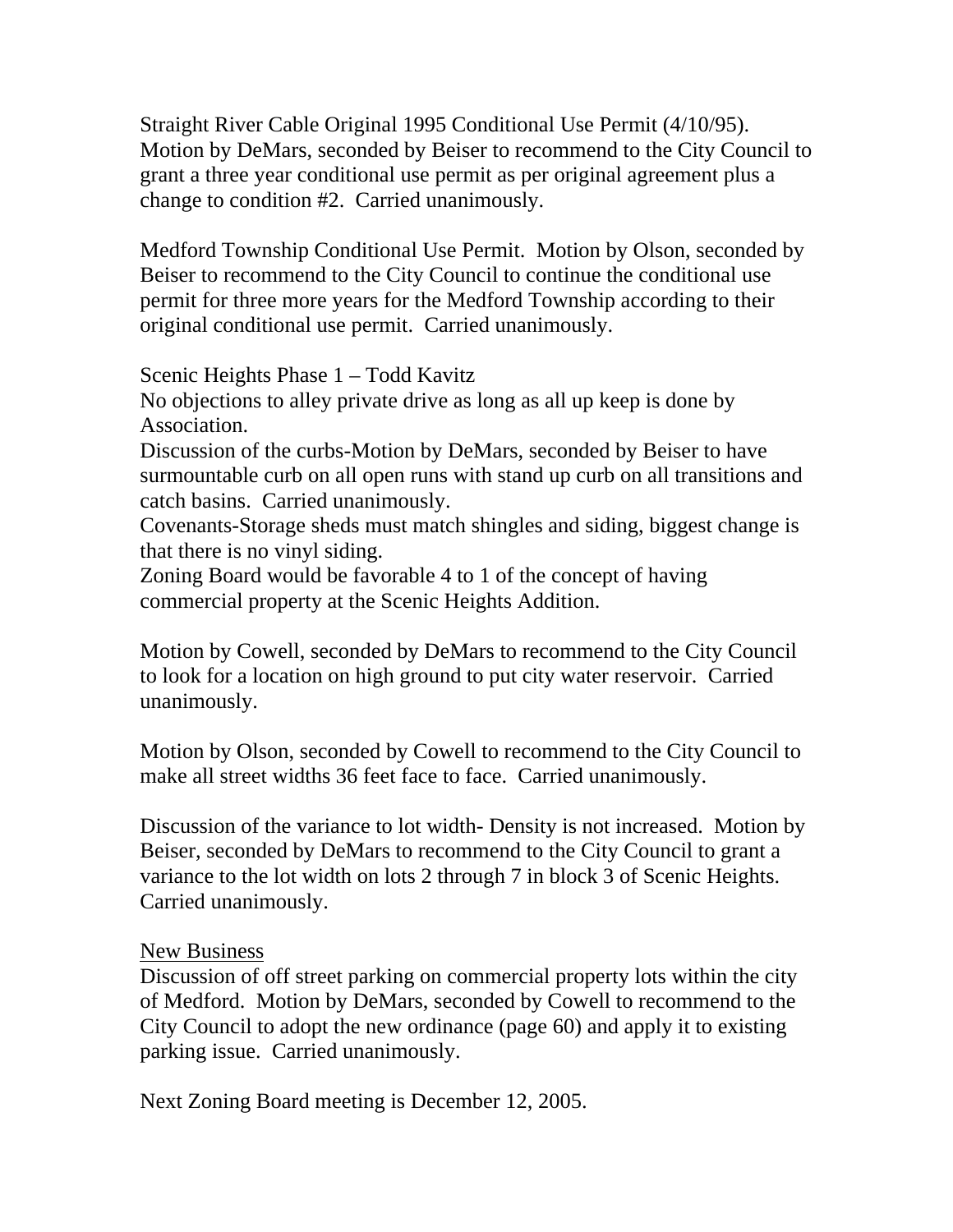Motion by DeMars, seconded by Olson to adjourn the meeting at 8:25 p.m. Carried unanimously.

#### **ZONING AND PLANNING MEETING December 12, 2005 7:00 P.M.**

*Roll call: Merritt, Beiser, DeMars ,and Cowell Absent: Ross Olson Also in attendance: None* 

Meeting called to order by Pat Merritt at 7:05 p.m.

November minutes were read. Motion by DeMars, seconded by Beiser to accept November minutes with corrections. Carried Unanimously.

Next Planning and Zoning meeting will be held on January 9, 2006 due to Martin Luther King Jr. Day on January 16, 2006.

#### Old Business

Scenic Heights discussion. Motion by Beiser, seconded by Cowell to recommend to the City Council to have pathways built into the Scenic Heights Development. Carried Unanimously.

#### New Business

City lighting and utilities discussion. Motion by DeMars, seconded by Cowell to recommend to the City Council to investigate the possibility of having Center Point Energy install an maintain the street lights in all new development and keep the decorative look of the lights that exist in Oakridge Bluffs Addition. Carried unanimously.

The Zoning Board would like to call to your attention the parking at the 4- Plex on  $1^{st}$  Street NW and  $2^{nd}$  Avenue NW (behind the Post Office) to take a look at the need to get 2 <sup>1</sup>/<sub>2</sub> cars per rental unit parking.